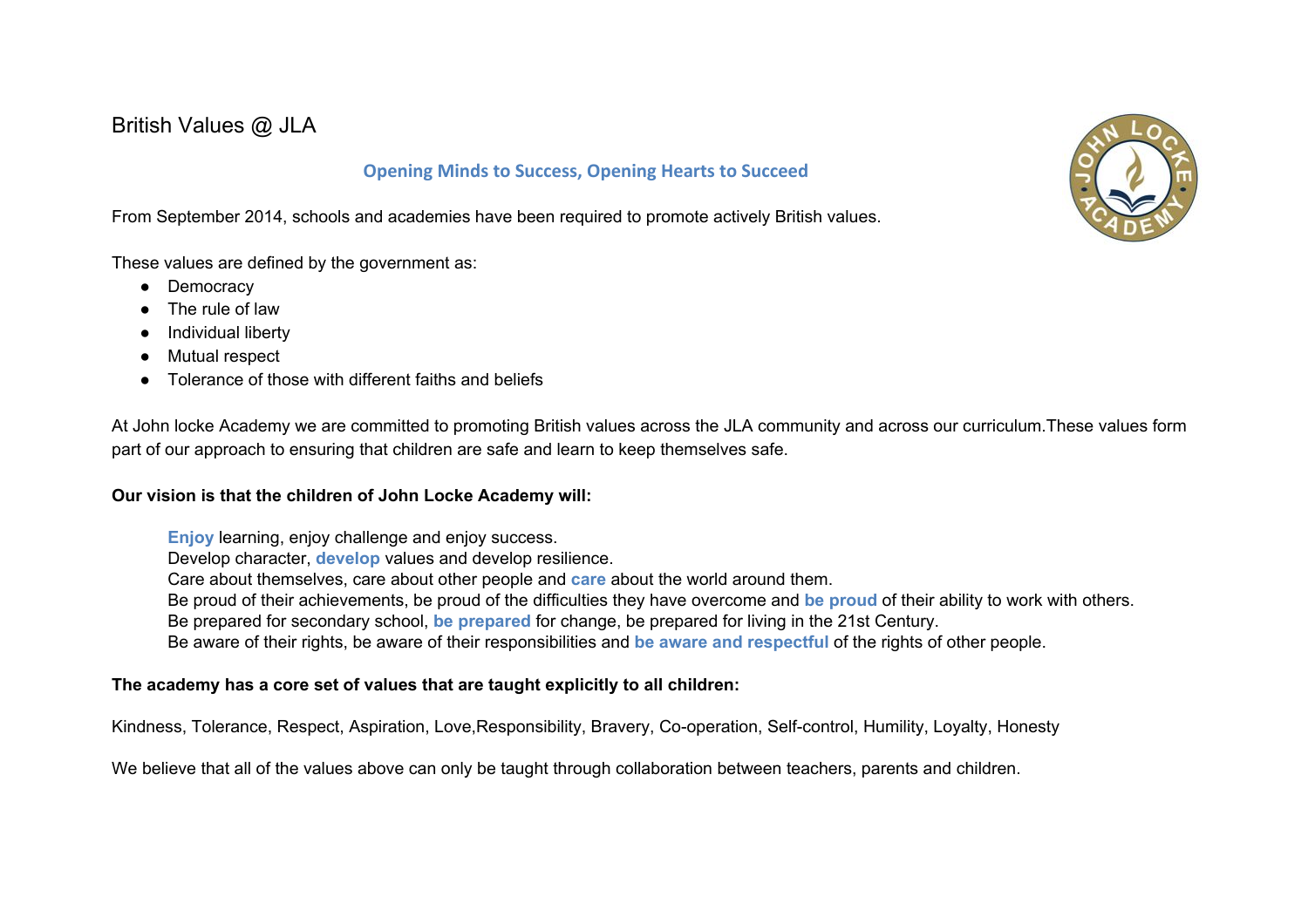| British values and academy<br>values | Aims                                                                                                                                                                                                                                                                                                                                                                                        | How they might be developed in our academy                                                                                                                                                                                                                                                                                                                                                                                                                                                                                                                                                                                                                                                                         | JIGSAW SMSC programme related<br>targets                                                                                                                                                                                       |
|--------------------------------------|---------------------------------------------------------------------------------------------------------------------------------------------------------------------------------------------------------------------------------------------------------------------------------------------------------------------------------------------------------------------------------------------|--------------------------------------------------------------------------------------------------------------------------------------------------------------------------------------------------------------------------------------------------------------------------------------------------------------------------------------------------------------------------------------------------------------------------------------------------------------------------------------------------------------------------------------------------------------------------------------------------------------------------------------------------------------------------------------------------------------------|--------------------------------------------------------------------------------------------------------------------------------------------------------------------------------------------------------------------------------|
| Democracy                            | To understand and respect the democratic<br>$\bullet$<br>process<br>To understand how they influence decision<br>$\bullet$<br>making through a democratic process<br>To understand how to present, argue and<br>$\bullet$<br>defend a point<br>To understand the importance of teamwork                                                                                                     | Children are regularly consulted on different<br>aspects of school life<br>Adults listen to children and respect their<br>$\bullet$<br>decisions (when it is appropriate to do so)<br>Children are taught the principle of a majority<br>$\bullet$<br>decision through class and whole school decision<br>making<br>Jigsaw SMSC programme encourages children to<br>have a voice, express an opinion and listen to<br>other people's ideas<br>The principle of democracy is taught through<br>history and geography lessons (eg Guy Fawkes)<br>Use of Pow Wows as an opportunity for children<br>$\bullet$<br>to discuss school life<br>Working groups of children are set up to inform<br>academy decision making | Year 1:<br>I can tell you how I felt when I<br>succeeded in a new challenge and<br>how I celebrated it<br>Year 2:<br>I can explain how my own and other<br>people's contributions helped the<br>group to create an end product |
| The rule of law                      | Understanding and recognition of right and<br>$\bullet$<br>wrona<br>Ability to accept responsibility for their<br>$\bullet$<br>behaviour<br>To understand the consequences of their<br>$\bullet$<br>behaviour and actions<br>Ability to resolve conflict<br>$\bullet$<br>To understand that living under the rule of<br>law offers protection and is essential for<br>safety and well-being | Our behaviour policy motto is: Kind Hands, Kind<br>Words, Kind Heart<br>Our values include respect, responsibility,<br>$\bullet$<br>co-operation and self-control<br>Children are consistently reminded to make good<br>$\bullet$<br>choices and think about whether choices are right<br>or wrong<br>Children are expected to work well together and<br>$\bullet$<br>are taught how to manage conflict<br>Each classroom has a set of classroom rules<br>Stories across the curriculum are used to discuss<br>good and evil, right and wrong                                                                                                                                                                      | Year 2:<br>I can identify some of the things<br>that cause conflict between me and<br>my friends<br>I can demonstrate how to use<br>positive problem solving<br>techniques to solve conflicts with<br>my friends               |
| Individual liberty                   | To understand individual rights as agreed by<br>$\bullet$<br>the UN and British law<br>To understand that we each have<br>$\bullet$<br>responsibilities<br>To understand we must take responsibility<br>for our actions                                                                                                                                                                     | Children are taught to manage risk in different<br>$\bullet$<br>situations<br>Difference is embraced, encouraged and<br>accepted, alongside the expectation for tolerance<br>of different life styles<br>Children are taught to make 'good choices' and to                                                                                                                                                                                                                                                                                                                                                                                                                                                         | Year 1:<br>I can tell you why my body is<br>amazing and can identify some<br>ways to keep it safe and healthy                                                                                                                  |